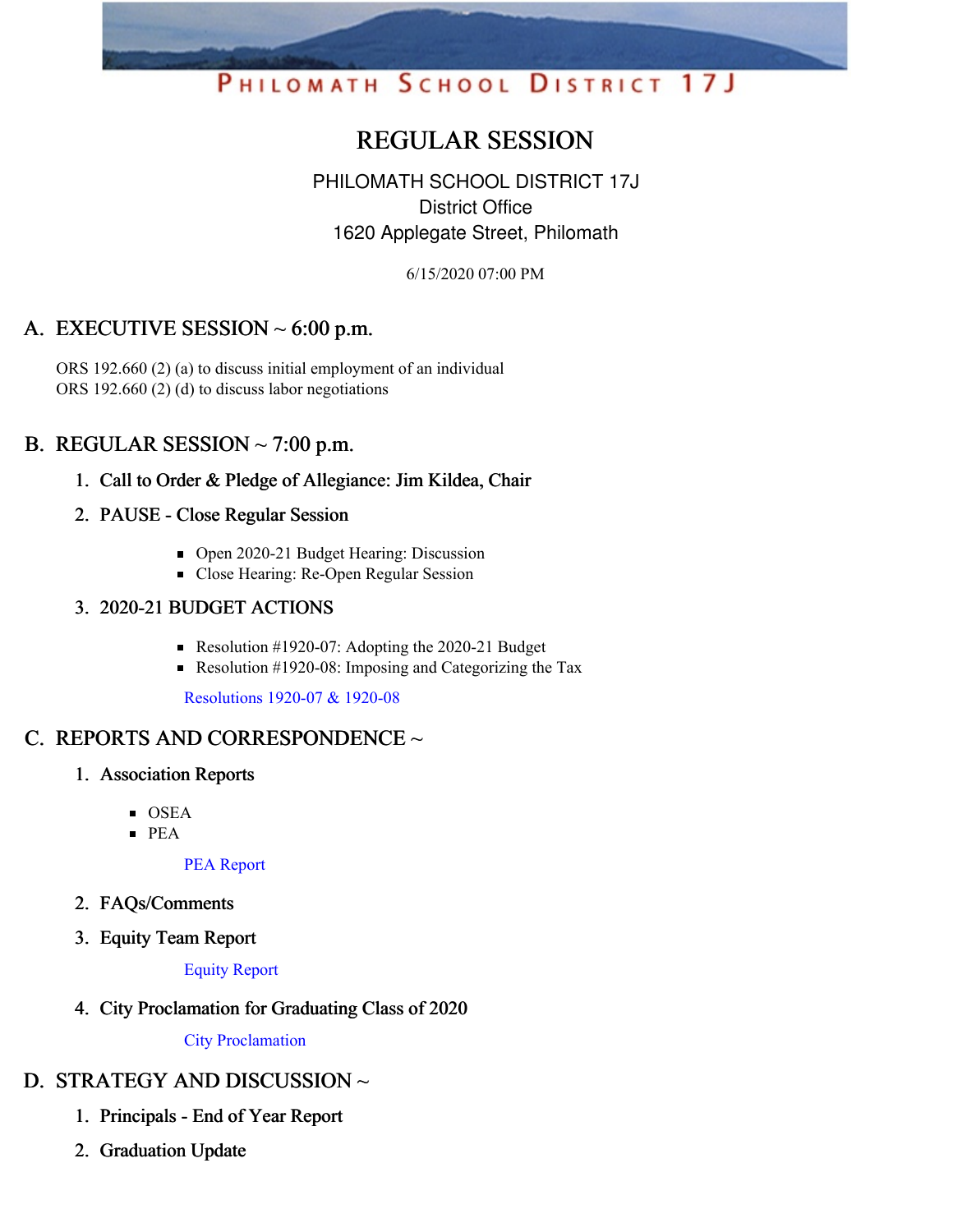#### 3. Summer School

#### 4. Return to School Surveys

Staff Survey [Results](https://app.eduportal.com/documents/view/757004) Parent Survey [Results](https://app.eduportal.com/documents/view/757003)

#### 5. PMS Spring Break Trip Waiver - Action Required

Spring Break Trip - Action [Required](https://app.eduportal.com/documents/view/757013) [Policy](https://app.eduportal.com/documents/view/757252) IGDK

#### 6. Return to Work Plans

PSD [Return](https://app.eduportal.com/documents/view/757016) to Work Plan

PSD [Communicable](https://app.eduportal.com/documents/view/757015) Disease Plan

#### 7. LBL Service Agreement Amendment

LBL Local Service Plan Resolution [Amendment](https://app.eduportal.com/documents/view/757021)

#### 8. Audit Contract Proposal - Action Required

Audit [Contract](https://app.eduportal.com/documents/view/757001)

#### 9. Director of Finance Report

[Financial](https://app.eduportal.com/documents/view/757018) Director Board Report [Financial](https://app.eduportal.com/documents/view/757000) Report [Fund](https://app.eduportal.com/documents/view/756995) 284 PES [Fund](https://app.eduportal.com/documents/view/756991) 285 PMS

[Fund](https://app.eduportal.com/documents/view/756992) 286 PHS

#### 10. Superintendent Report

[Superintendent](https://app.eduportal.com/documents/view/757231) Report Facility Use CD Liability [Addendum](https://app.eduportal.com/documents/view/757017) [Student](https://app.eduportal.com/documents/view/757014) CD Waiver Evaclean [Brochure](https://app.eduportal.com/documents/view/757009) ES [PURTABS](https://app.eduportal.com/documents/view/757008) Brochure Earthsafe - [Coronovirus](https://app.eduportal.com/documents/view/757007)

# E. ACTION ITEMS  $\sim$

#### 1. Consent Agenda

Consent Agenda - [06/15/20](https://app.eduportal.com/documents/view/757327) May Check [Listing](https://app.eduportal.com/documents/view/756999) Minutes - Regular Session [5/18/2020](https://app.eduportal.com/documents/view/757022) [Resolution](https://app.eduportal.com/documents/view/757012) 1920-06

# F. MEETING CLOSURE ~

1. Board Reports & Thanks